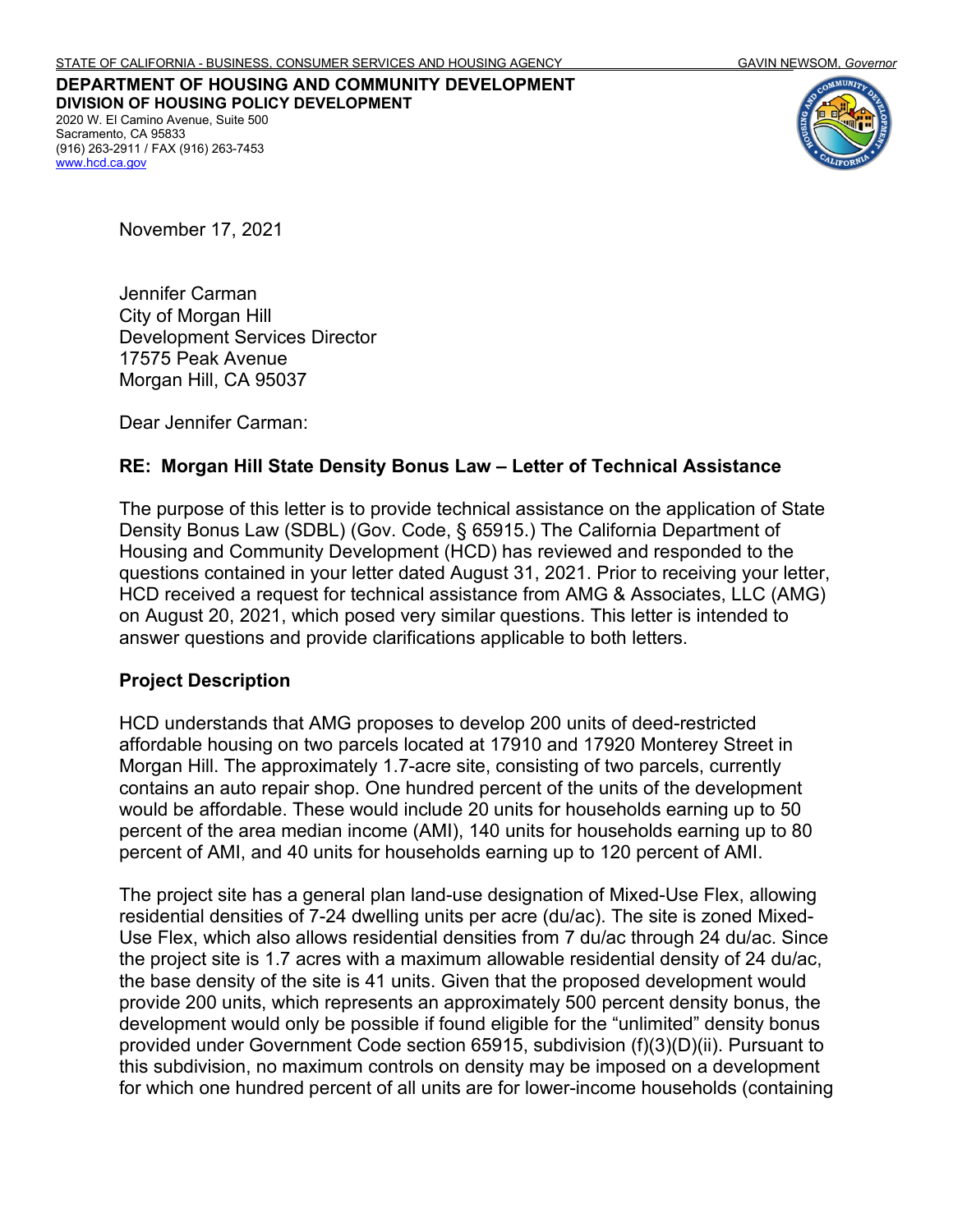up to 20 percent moderate-income units) and that is located within one-half mile of a major transit stop.

As described in the project description, 160 units (80 percent) would be for lowerincome households and 40 units (20 percent) would be for moderate-income households. This would qualify the proposed development with respect to affordability. The main question then is whether the project is located within one-half mile of a major transit stop. (Gov. Code, § 65915, subds. (f)(3)(D)(ii), (o)(3); Pub. Resources Code, § 21155, subd. (b).) The City and applicant agree that the nearby Morgan Hill Caltrain station meets the definition of a major transit stop under this definition. The sole question presented here is whether the project site is within one-half mile of the Morgan Hill Caltrain station.

## **Interpretation of Subdivision (o)(2)**

Recently enacted changes to Government Code section 65915, subdivision (o)(2), explain that "Located within one-half mile of a major transit stop" means that "*any* point on a proposed development, for which an applicant seeks a density bonus, other incentives or concessions, waivers or reductions of development standards, or a vehicular parking ratio pursuant to this section, is within one-half mile of *any* point on the property on which a major transit stop is located, including any parking lot owned by the transit authority or other local agency operating the major transit stop." (Emphasis added.)

Despite the definition contained in state law, it is apparent that approaches vary in the real-world application of these newly adopted measurements. Therefore, HCD offers the following technical assistance in the interpretation of the point of measurement on "any point on a proposed development" and "any point on the property upon which a major transit stop is located".

**Liberal Interpretation.** Subdivision (r) of Government Code section 65915 requires that the SDBL be interpreted liberally in favor of producing the maximum number of total housing units. HCD remains mindful of this interpretive directive whenever offering technical assistance on the SDBL.

**Point of Measurement–Major Transit Stop.** HCD interprets "any point on the property upon which a major transit stop is located" to mean any point on the parcel(s) that make up the property upon which a major transit stop is located. HCD believes that the Legislature intended this broad definition when it chose the very general term "any point on the property". Had the Legislature specifically intended the boarding platform itself to be the point of measurement, as is suggested by the City, it could have done so. Because land is most commonly understood in terms of parcels, parcels represent a familiar way to establish the boundaries of a "property". Cities also typically perform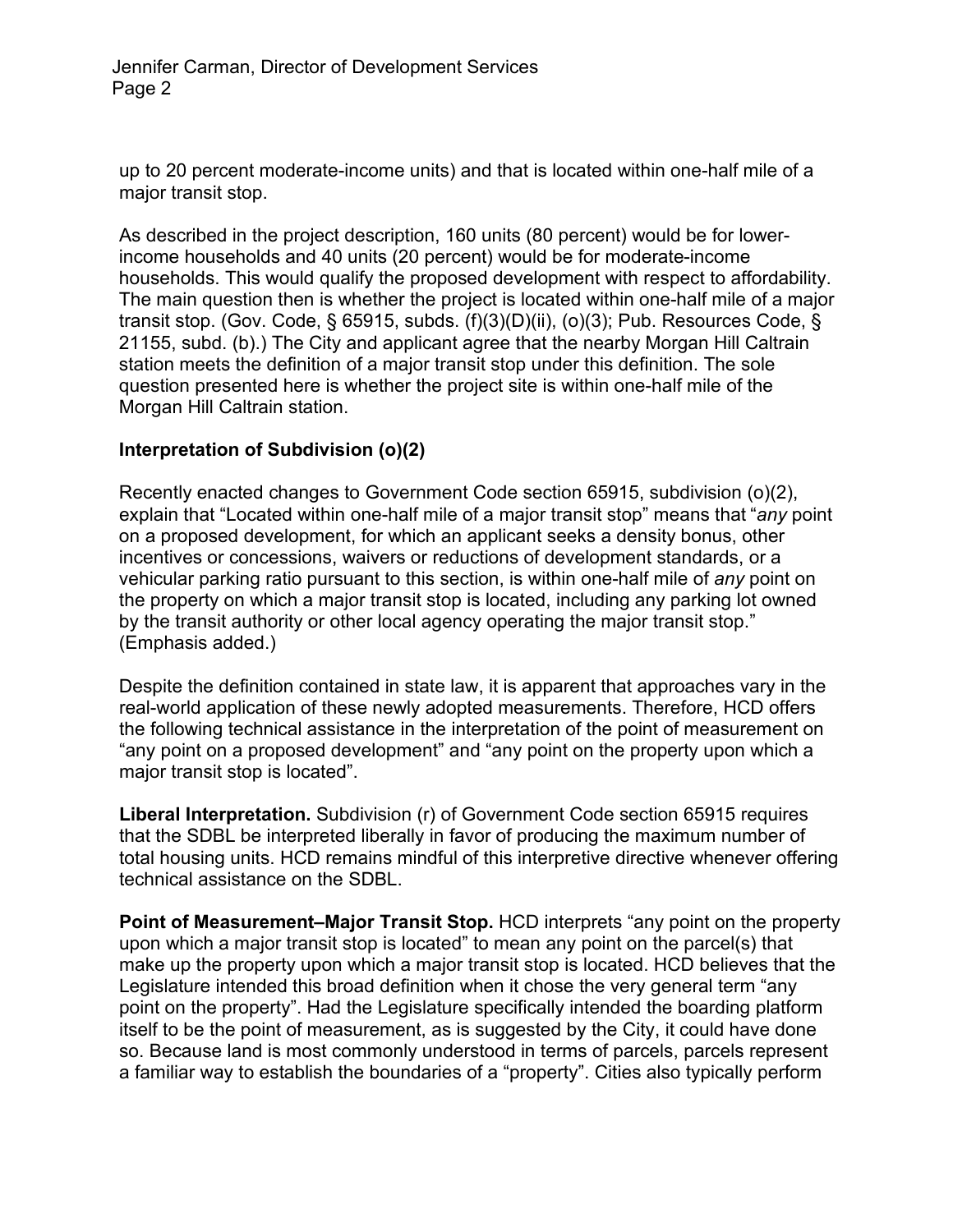measurements from the edges of parcels in other situations (e.g., public hearing notice mailing radius).

While the edges of a boarding platform should not serve as a point of measurement for the purposes of establishing eligibility under the SDBL, the boarding platform (and by extension, the parcel upon which it sits) is certainly a "point on the property." Therefore, and based on information provided by the applicant, HCD interprets that a straight-line measurement should be taken from the westernmost point on Parcel Number 726-13- 050. This point is coincident with the eastern edge of the East Main Avenue right-ofway.

HCD recognizes that the shape of parcels containing boarding platforms associated with major transit stops are often irregularly shaped and inconsistent in size. Irregular parcel shapes, such as long/narrow railroad rights-of-way, can distort the true proximity of the project site to the major transit stop to a certain extent. For example, the Cottle Light Rail Station in San Jose is located on an l-shaped parcel that extends northward from the boarding platform almost 0.2 miles. Measurements taken from the edges of inconsistently sized and irregularly shape of parcels would, as a matter of chance, advantage certain potential development sites and disadvantage others. However, such variation does not provide adequate justification to allow a local agency to apply a stricter standard than is provided by the statute.

**Point of Measurement – Proposed Development.** HCD interprets that the point of measurement on the site of a proposed development should be any portion of the parcel(s) containing the structures, parking areas, landscaping, etc., that make up the development. Given the infill nature of the proposed development (and lacking a site plan for the proposed development), HCD anticipates that all or nearly all of the site will meet this requirement. Therefore, an appropriate point of measurement would likely be on or near the parcel edge nearest to the Morgan Hill Caltrain Station.

**Project Eligibility for Unlimited Density.** Applying the definitions and methodology described in this letter, it appears that the proposed development lies approximately 2,050 feet from the property on which a major transit stop is located. Therefore, the proposed project appears to be located within one-half mile (2,640 feet) of the major transit stop.

**Parking Exemption.** In subdivision (p) of Government Code section 65915, the SDBL provides for a variety of parking reductions and exemptions. Subparagraph (3) provides that a development that consists solely of housing affordable to lower-income families located within one-half mile of a major transit stop is exempt from local requirements to provide on-site parking. Per the project description, the proposed development contains 20 percent moderate-income units. Moderate-income units (i.e., serving households earning 80-120 percent of AMI) do not serve lower-income families. Therefore, the proposed development does not appear to meet the